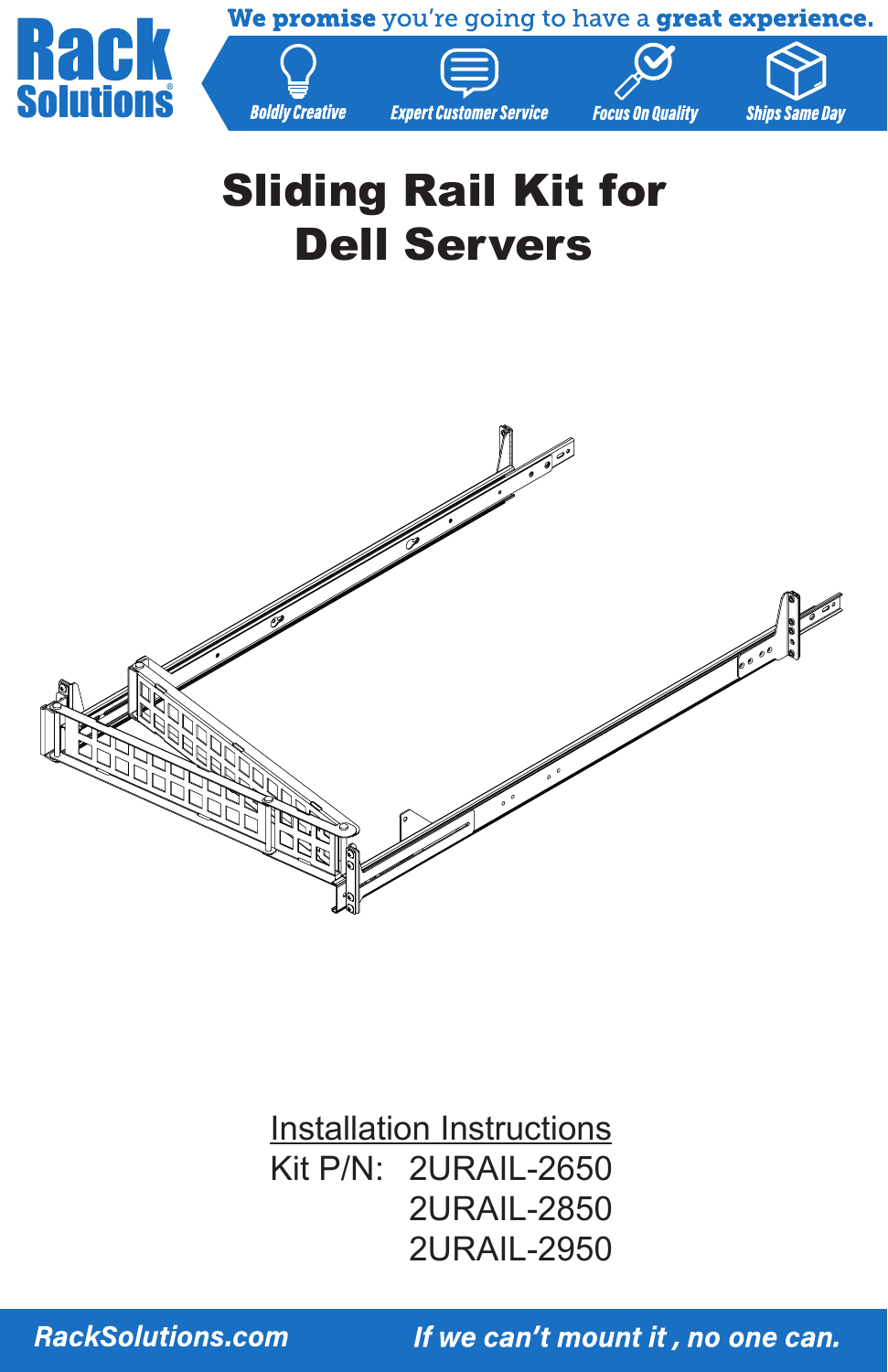# **Kit Contents**

| <b>Kit Contents</b><br>(1) Cable Management Arm Assembly<br>(2) Inner Rail/Shim Assemblies<br>(2) Outer Rail/Rack Bracket Assemblies<br>(1) Long CMA Bracket<br><b>Rail Hardware:</b> | <b>Cable Arm Hardware:</b><br>(2) Rear Alignment Brick<br>(2) Front Alignment Brick<br>(2) 8-32 x .250 Phil Pan Head<br>(2) 8-32 x .188 Phil Pan Head | Æ<br>38<br>နိ<br><u>X</u>         | ऋ<br> 38<br>$\mathfrak{B}$<br> ೫<br> ⊚<br>L |
|---------------------------------------------------------------------------------------------------------------------------------------------------------------------------------------|-------------------------------------------------------------------------------------------------------------------------------------------------------|-----------------------------------|---------------------------------------------|
| (5) 8-32 Keps Nuts<br>(21) 8-32 x .375 Truss Head Screws                                                                                                                              |                                                                                                                                                       | Rear<br>Alignment<br><b>Brick</b> | Front<br>Alignment<br><b>Brick</b>          |

#### **Installation Instructions**

**Step 1.** Attach Rear Brackets: Attach the rear brackets to the outer rail assemblies, using included 8-32 x .375 truss head screws and keps nuts. Make sure you attach them at the desired "Mounting Depth".



**Step 2.** Rail Attachment: Slide the innertrack of the rail completely out of the outer rail. You do this by pulling forward on the Plastic Safety Latch, then out on the rail. Remove the front Dell Shoulder Nut, and slide the rail onto the box. Reattach the Dell Shoulder Nut which will lock the rail in place. Repeat for the other side.





**RackSolutions.com**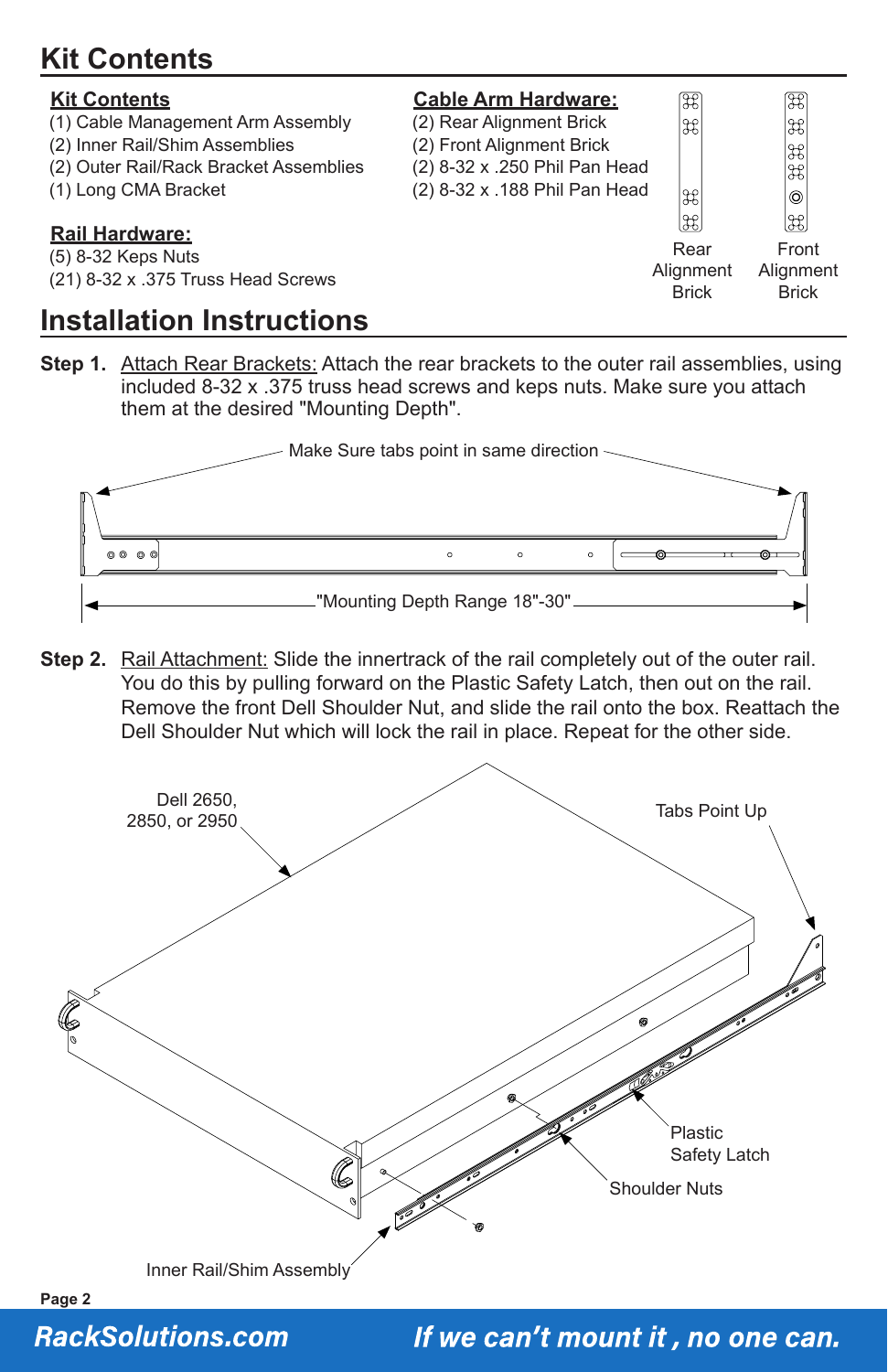## **Installation Instructions**

**Step 3.** Mount Outer Rail Assemblies: Mount both rails in the Rack as shown below, pay attention to which alignment brick you use as they are not the same.



- **Step 4a.** For Mounting Depth Greater Than 28": Use the short CMA bracket attached to the rear of the rack (comes attached on CMA arm).
- **Step 4b.** For Mounting Depth Less Than 28": Use the long CMA bracket attached to either the Rack or the end of the Rail that is sticking out depending on your configuration.



**Step 5.** Attach CMA Arm Assembly: Attach CMA arm assembly to the bracket mounted to your rack if it isn't already.